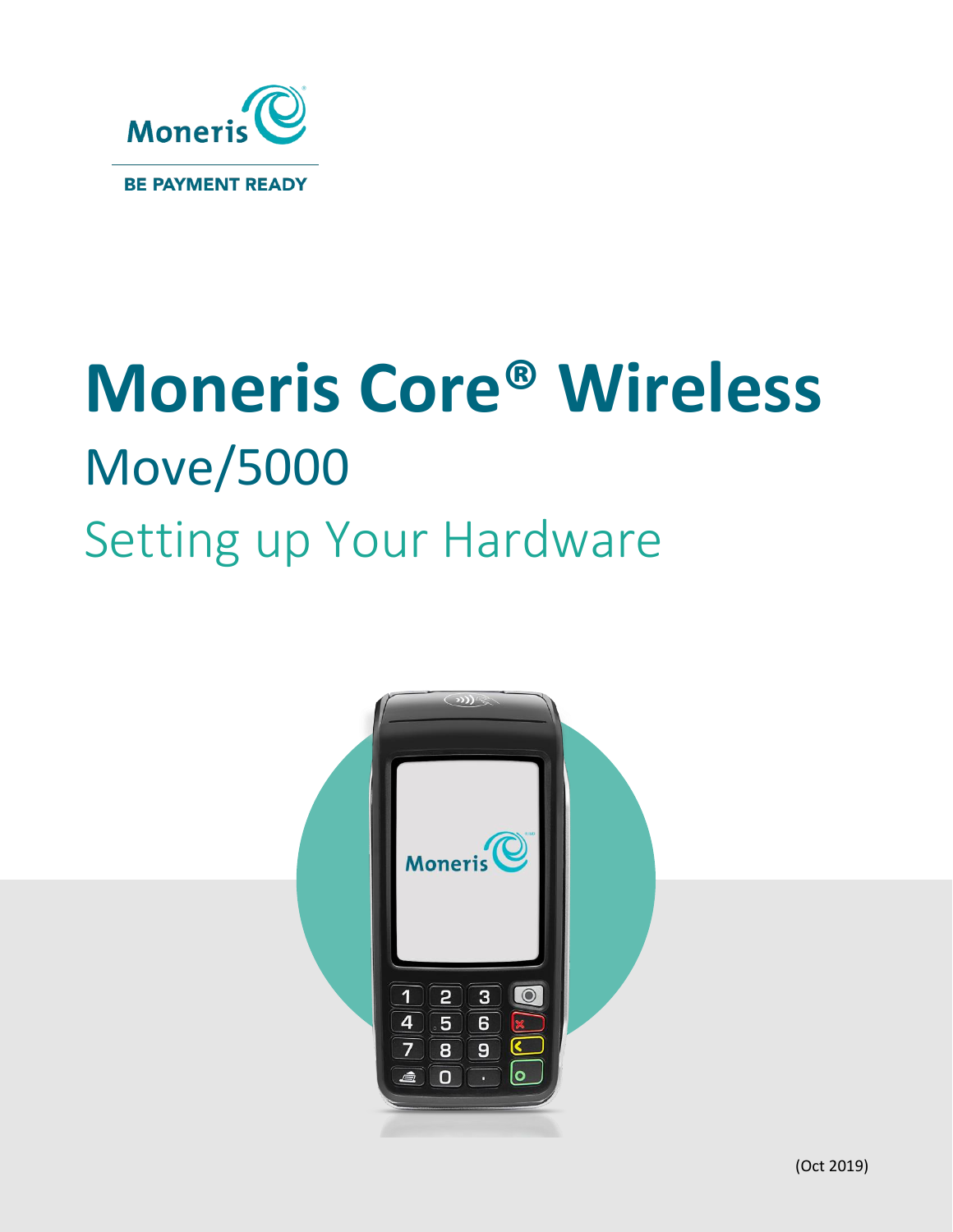# **Contents**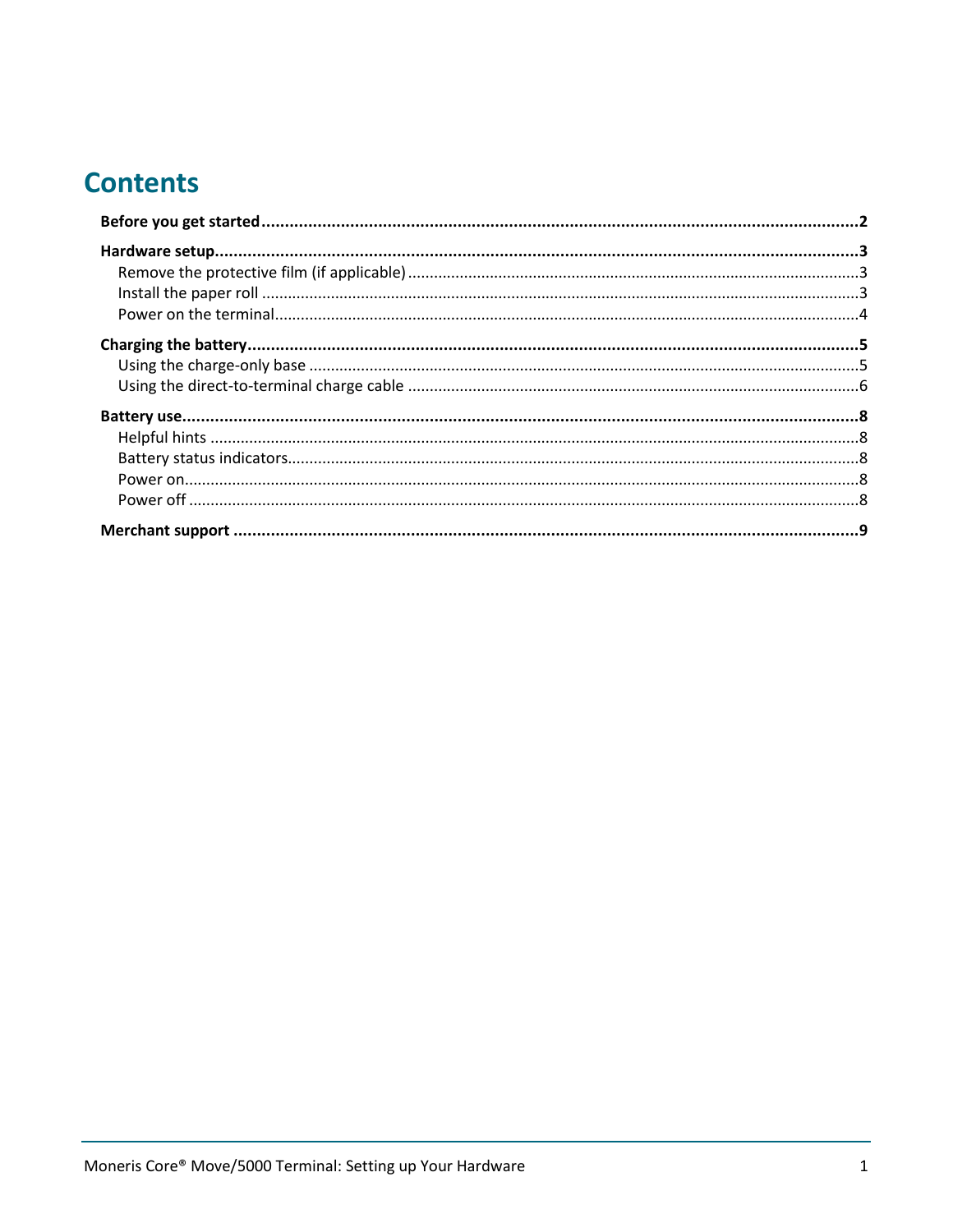# <span id="page-2-0"></span>**Before you get started**

1. Confirm you have received the required hardware.



2. Go to [Hardware setup](#page-3-0) on pag[e 3.](#page-3-0)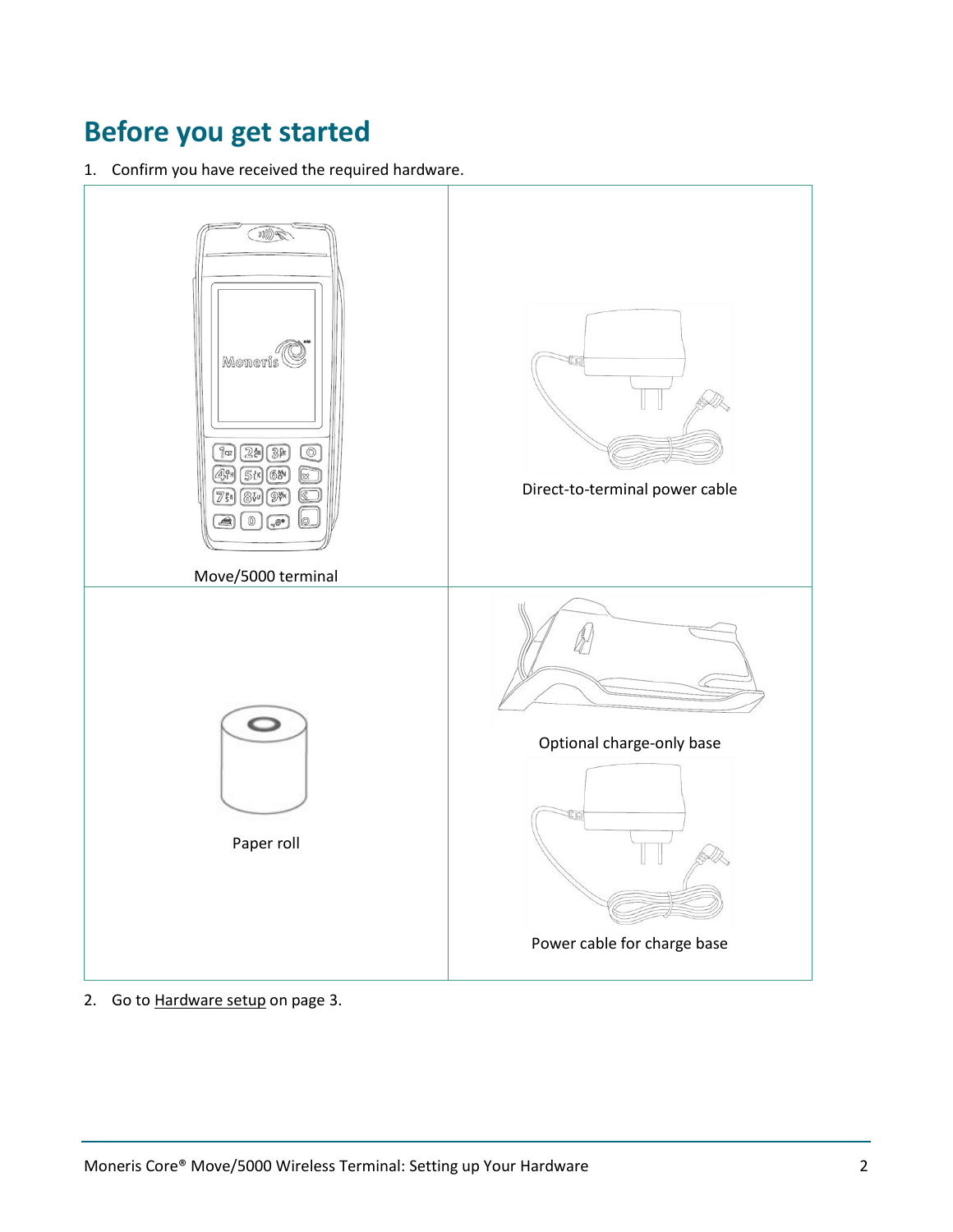# <span id="page-3-0"></span>**Hardware setup**

## <span id="page-3-1"></span>Remove the protective film (if applicable)

If your Move/5000 terminal has a protective film covering the display screen, peel the film off.

<span id="page-3-2"></span>*Hint: Peel from the top right to the bottom left corner.*

#### Install the paper roll

1. Lift the printer latch up, and then pull back to open the lid and expose the paper well.

- 2. Insert the paper roll into the paper well with the loose end unrolling from the top of the roll toward the back of the terminal.
- 3. Unroll enough paper to extend at least one inch (2.5 cm) over the top of the lid.









Continued on the next page…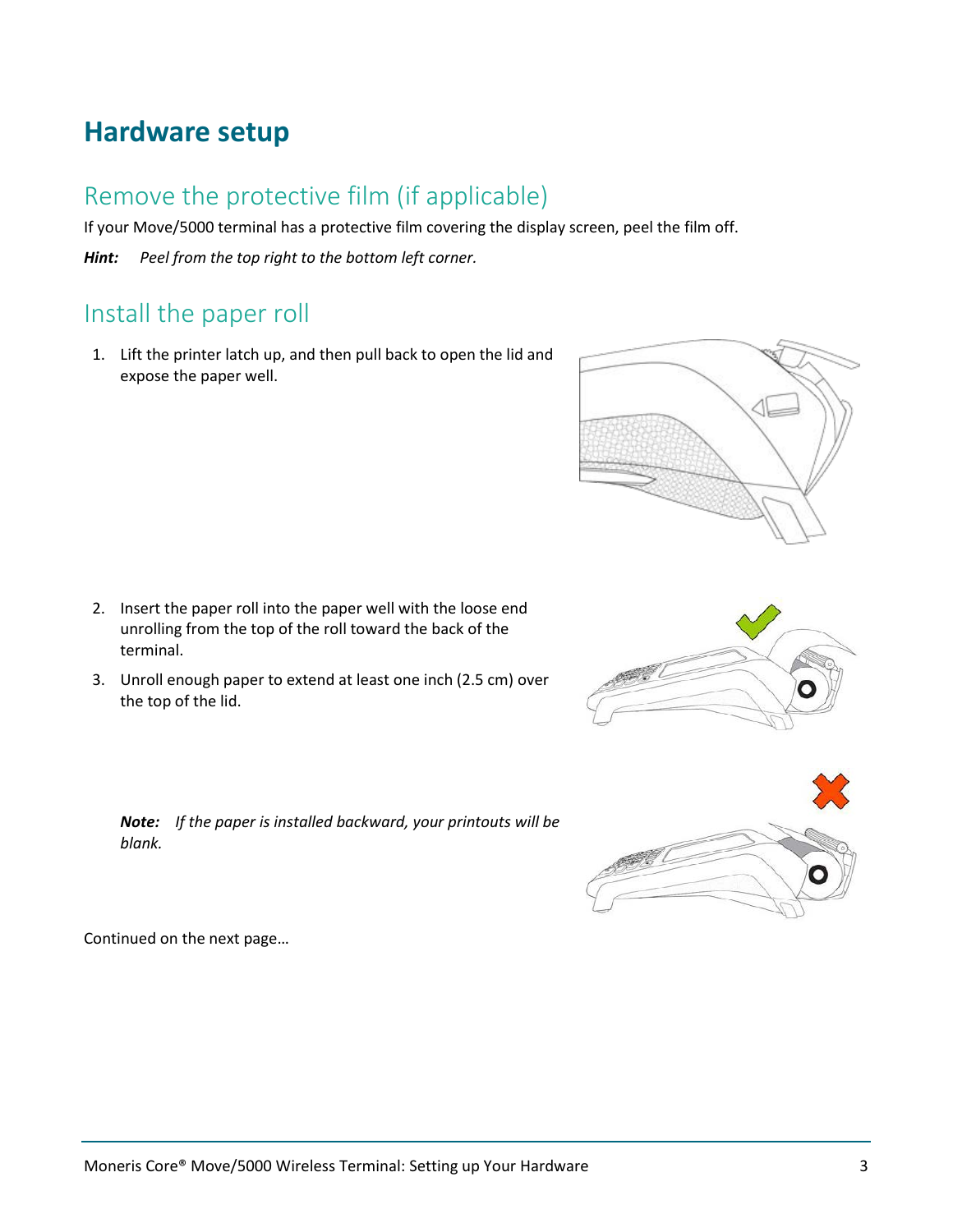4. Close the lid, and press down to snap it back into place so that the extended paper is pressed securely against the closed lid and the faceplate.

*Note: To advance the paper from the printer when the lid is closed, you must press and hold down the paper feed key when the terminal is powered on. DO NOT attempt to manually advance the paper by pulling it as this will damage the printer.*

*Note:**The paper should unroll back over the top of the printer, not unroll over the faceplate.*





<span id="page-4-0"></span>5. Proceed to th[e Powering on the terminal](#page-4-0) section below.

#### Power on the terminal

To power on the terminal, press and hold the green  $\bullet$  key until the screen illuminates. Once powered on, proceed to [Charging the battery](#page-5-0) on page [5.](#page-5-0)

*Note: You may need to connect the terminal's power cable in order to power it on. Refer to the instructions in [Charging the battery](#page-5-0) on page [5](#page-5-0) for your setup type (direct-to-terminal charge cable or optional charge base).*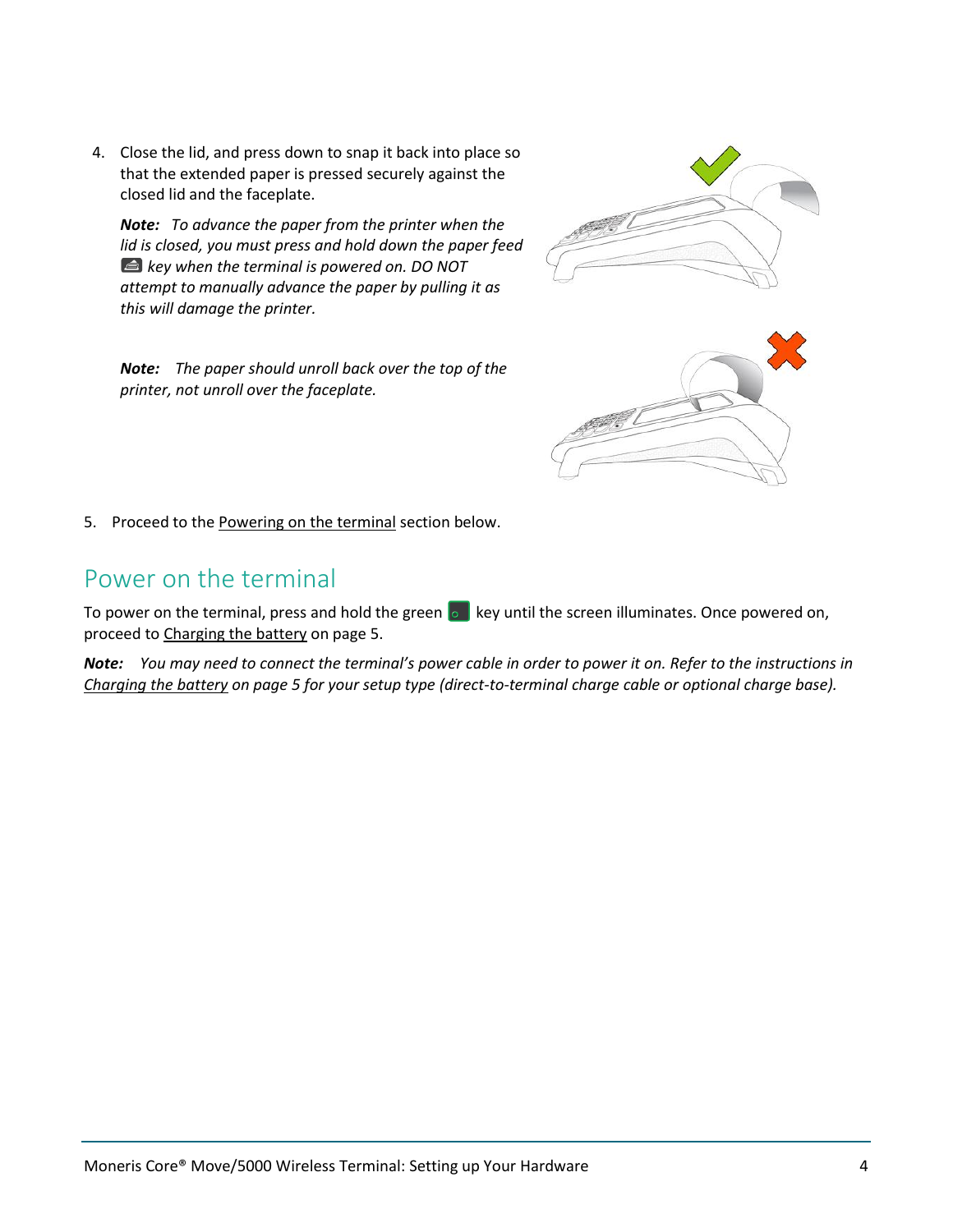# <span id="page-5-0"></span>**Charging the battery**

Charge the terminal's internal battery for 4 hours using one of the following methods:

- **•** Optional charge-only base (see below)
- Direct-to-terminal charge cable (see page [6\)](#page-6-0).

*Recommendations: Always plug the power cable into the power source last to avoid power surges. Use a power bar equipped with surge protection where possible.* 

**Important: You must use the exact power adaptor and cables provided by Moneris to work with the Moneris Move/5000 terminal and base. Failure to do so may affect the operability of, or cause damage to, the equipment.**

#### <span id="page-5-1"></span>Using the charge-only base

1. Locate the base's power cable.



2. Turn the base over and open the panel cover on the underside of the base.



Continued on the next page.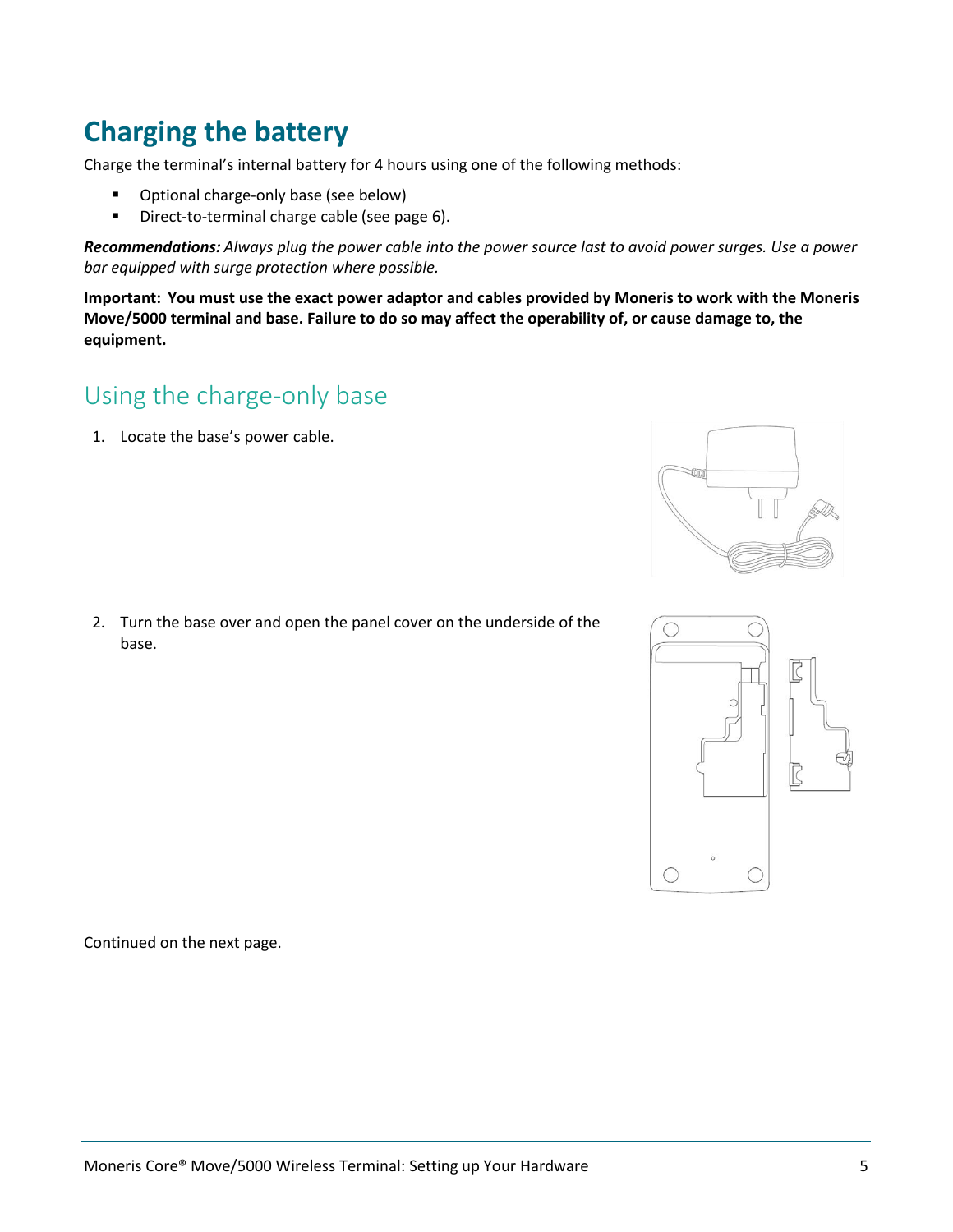- 3. Insert the power cable connector into the small circular port (power) in the underside of the base.
- 4. Replace the panel cover on the bottom of the base, and turn it back over.

Plug the other end of the cable into a working power outlet.

- 5. Dock the terminal on the base. Ensure that the contacts slot on the underside of the terminal fits securely over the leads prong on the base.
- 6. When the terminal powers on, proceed to step 6 on page [7.](#page-7-0)

### <span id="page-6-0"></span>Using the direct-to-terminal charge cable

1. Locate the direct-to-terminal charge cable.

2. Locate the power port on the left side of the terminal (marked with the power symbol  $(\mathcal{F})$ .







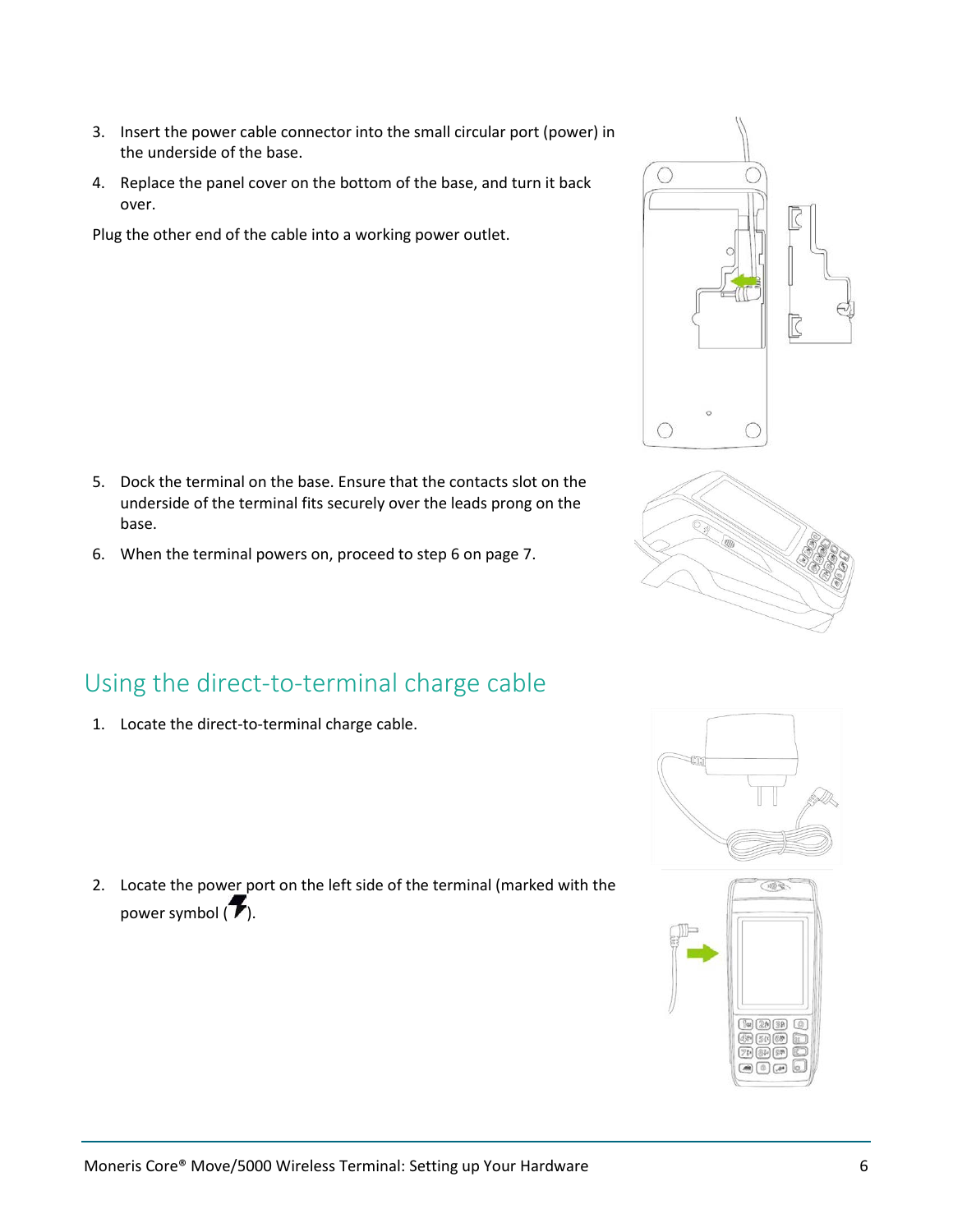- 3. Insert the direct-to-terminal cable connector into the port.
- 4. Plug the other end of the cable into a working power outlet.
- 5. When the terminal powers on, proceed to step 6 below.



- <span id="page-7-0"></span>6. Wait for the "Welcome! Let's get you payment ready" prompt to appear. (This should take about 60 seconds.)
- 7. Locate the **Battery icon** appearing at the top of the terminal screen in the status bar:

| Wi-Fi 00 <b>HIII</b> 12:12<br>Moneris |
|---------------------------------------|
|---------------------------------------|

8. Wait for the Battery icon to display the "lightning bolt" icon. This indicates that the battery is charging and may take several minutes to appear.

*Note: The "lightning bolt" portion of the icon displays only if the terminal is connected to an external power source.*

| Terminal IS CONNECTED to<br>external power source | <b>Terminal IS NOT CONNECTED to</b><br>external power source |
|---------------------------------------------------|--------------------------------------------------------------|
|                                                   |                                                              |
| <b>CHARGE LEVEL: 100%</b>                         | CHARGE LEVEL: 100%                                           |

- 9. Keep the direct-to-terminal charge cable (or the optional base charge cable) connected while continuing the rest of the setup procedures.
- 10. Your hardware setup is complete. To set up your software and communications, refer to the *Moneris Core® Move/5000 Setting up Your Software* guide available at **[moneris.com/support-move5000](http://moneris.com/support-move5000)**.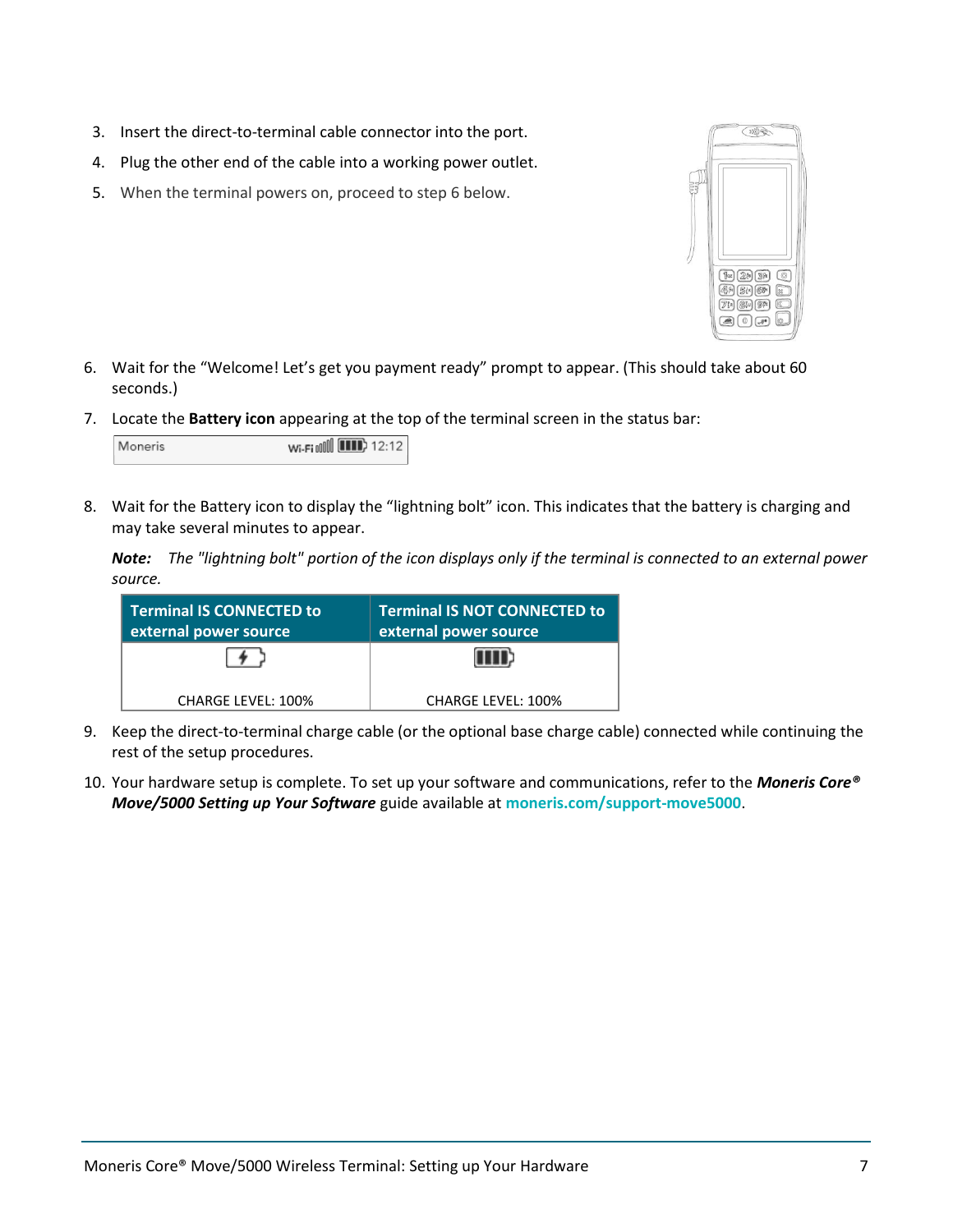# <span id="page-8-0"></span>**Battery use**

To maintain battery charge, use either of these two methods:

- **Direct-to-terminal charge cable:** Connect this cable to the power port on the side of the terminal (see page [5\)](#page-5-0), and plug the other end into a working power outlet.
- **Charge base:** Dock the terminal on the optional charging base.

# <span id="page-8-1"></span>Helpful hints

- Before using the terminal, check the battery charge level (see icons below).
- Power off the terminal when not in use or being charged.

#### <span id="page-8-2"></span>Battery status indicators

The battery icon displays in the status bar. The icon reflects the battery charge status/charge level.

| Terminal connected to external power source |                                                                                                                      |  |  |  |
|---------------------------------------------|----------------------------------------------------------------------------------------------------------------------|--|--|--|
|                                             | The "lightning bolt" portion of the battery icon appears when the terminal is connected to an external power source. |  |  |  |

| <b>Battery charge level</b>                                                 |                          |                          |                                       |                           |  |  |
|-----------------------------------------------------------------------------|--------------------------|--------------------------|---------------------------------------|---------------------------|--|--|
| The coloured bars blink (one level at a time) when the battery is charging. |                          |                          |                                       |                           |  |  |
|                                                                             |                          |                          |                                       |                           |  |  |
| 100%<br>charge<br>or less                                                   | 75%<br>charge<br>or less | 50%<br>charge<br>or less | 25%<br>charge<br>or less <sup>1</sup> | 0%<br>charge <sup>2</sup> |  |  |

**25% charge or less**: The terminal may power off. Data will not be lost if this happens. Recharge the battery as soon as possible.

**At 0% charge**: The terminal will power off unless connected to a power source. Data will not be lost if the terminal powers off.

#### <span id="page-8-3"></span>Power on

<span id="page-8-4"></span>Press and hold the green  $\overline{\bullet}$  key until the screen illuminates.

#### Power off

Press and hold down the punctuation  $\frac{d}{dx}$  key, then press the yellow  $\leq$  key until the terminal begins to power off.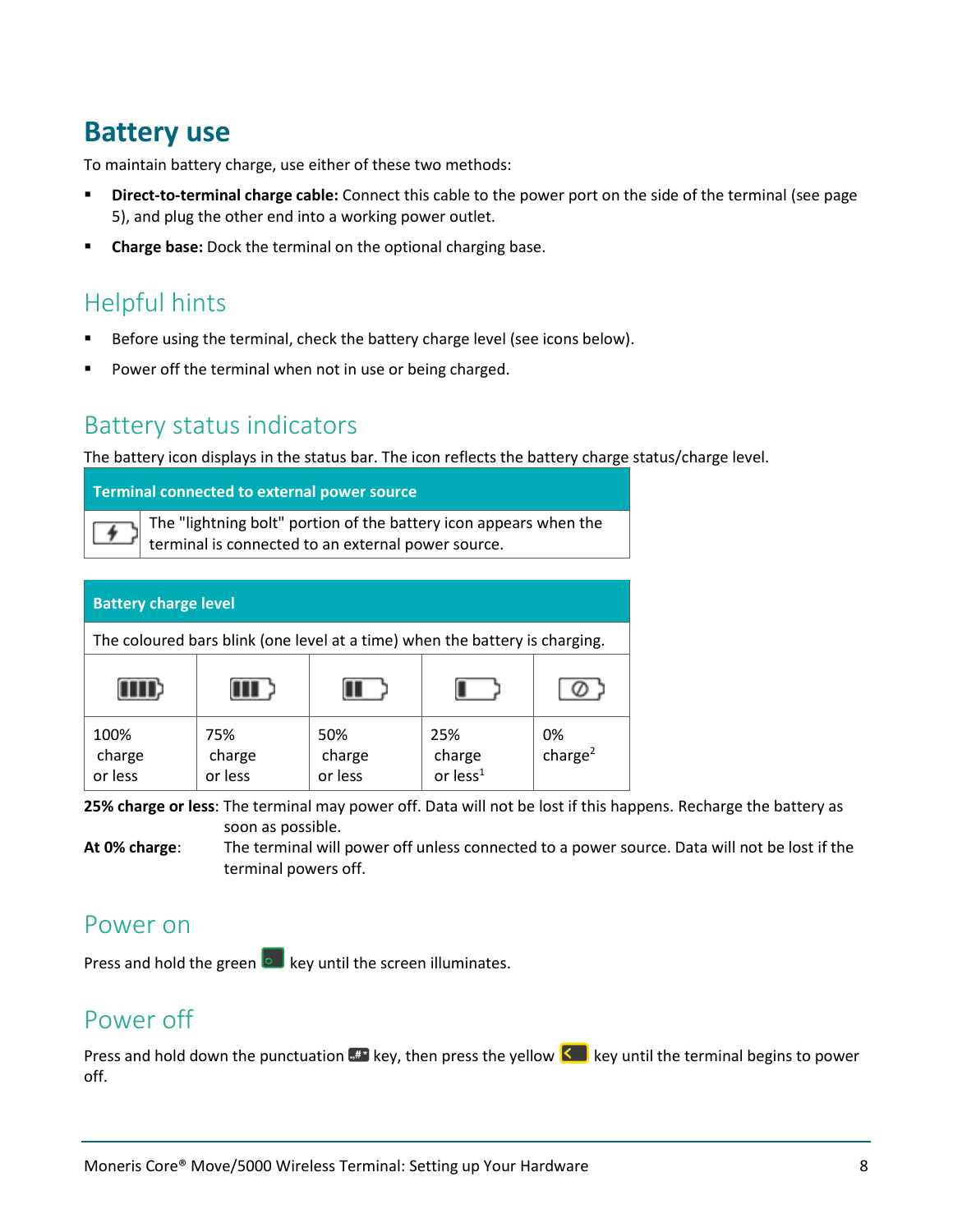# <span id="page-9-0"></span>**Merchant support**

If you need assistance with your payment processing solution, we're here to help, 24/7.

## We're only one click away.

- Visit **[moneris.com/support-move5000](http://moneris.com/support-move5000)** to:
	- **download additional copies of this guide and other resources;**
	- consult the *Moneris Move/5000 Online Manual* in WebHelp format to understand all the options on your terminal and how to use them
- Visit **[shop.moneris.com](https://shop.moneris.com/)** to purchase point-of-sale supplies and receipt paper
- Visit **[insights.moneris.com](https://insights.moneris.com/)** for business and payment news, trends, customer success stories, and quarterly reports & insights

## Need us on-site? We'll be there.

One call and a knowledgeable technician can be on the way. Count on minimal disruptions to your business as our Field Services provide assistance with your payment terminals.

# Can't find what you are looking for?

Call Moneris Customer Care (available 24/7) toll-free at **1-866-319-7450**. We'll be happy to help. You can also send us a secure message 24/7 by logging in to Merchant Direct® at **[moneris.com/mymerchantdirect](https://moneris.com/mymerchantdirect)**.